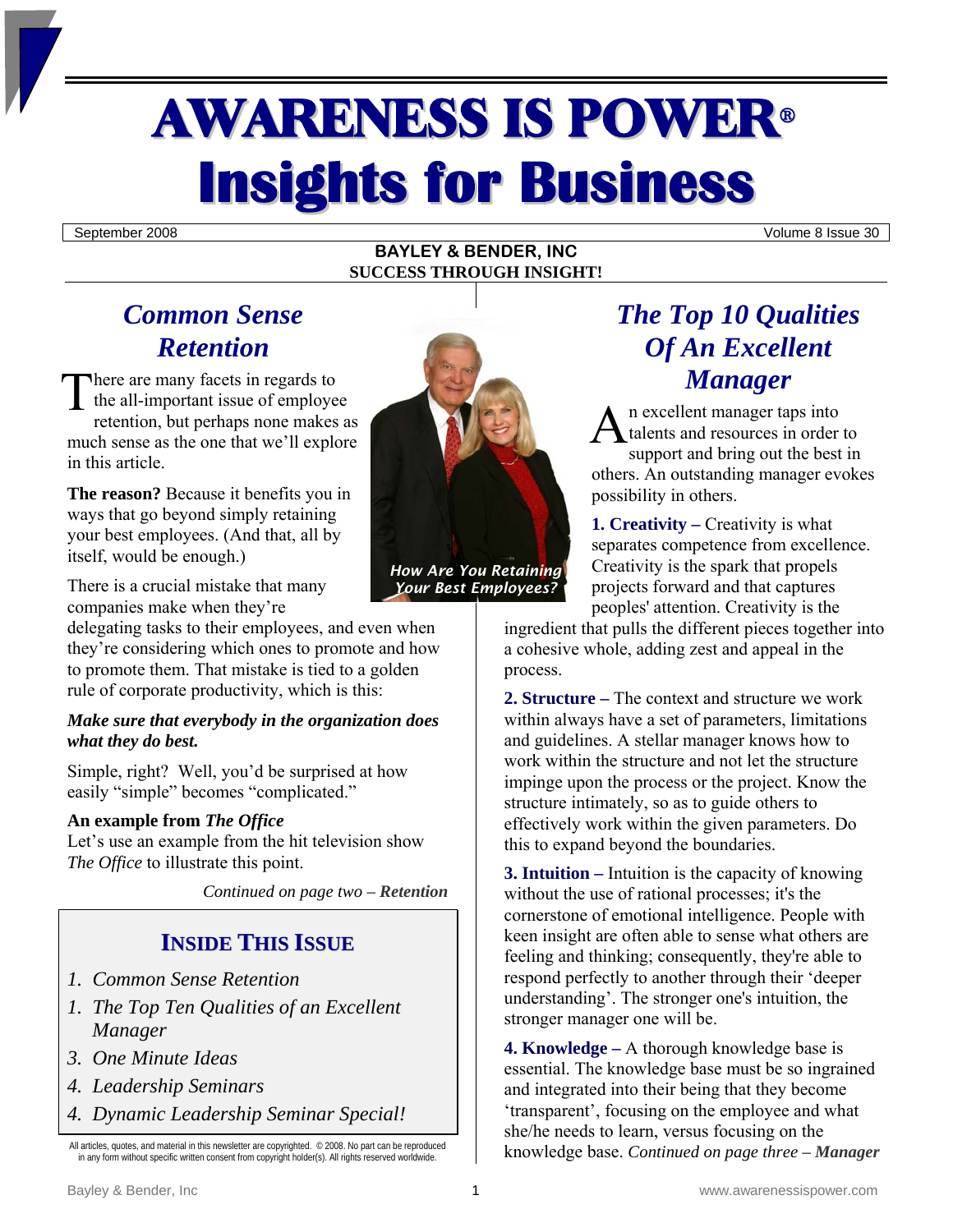#### *Continued from page one – Retention*

The show is a "mockumentary" about a paper company by the name of Dunder-Mifflin, located in Scranton, Pennsylvania.

The manager at this particular branch is Michael Scott. Prior to becoming manager, Michael was a salesman at the Scranton branch. In fact, he was the top salesman at the branch, which is the main reason

he was promoted to manager.

That, in a nutshell, was a mistake. Anybody who has seen the show can attest to that. What the Dunder-Mifflin



brass did is something that's actually quite common in the corporate world: they put Michael in a position that does not play to his strengths. What he does best is sell, **not** manage. Their attempt to "reward" Michael with a promotion clearly backfired. However, Michael occasionally turns his attention away from managing to sales, and when he does, he enjoys success.

Michael Scott should have been promoted to a *sales* manager position, if he was promoted at all. That would have been best for him and also best for the company, especially his co-workers. Many times within a company, a key employee is moved from what they do best to something else they don't do nearly as well, and this is often the result of a promotion. It even happens when a candidate is first hired.

Because the candidate has an expanded skill set (and there are more than one openings available), the company might be tempted to bring them in for a position that's outside their range of expertise, a position that's perhaps more managerial in nature. Unless this is truly an exemplary individual, the strategy is almost certain to backfire. Below are the two main reasons why it will:

- **As a general rule, what people do best they enjoy the most.** If the employee is not able to pursue their passion, they will eventually become disenchanted.
- **The company is hurt on two different levels.** First, the employee isn't doing what they do best, so the company loses productivity.

*Continued on next column –* 

Second, the employee is becoming disenchanted, which means they'll lose their drive and motivation, further causing productivity to suffer.

#### **The Silver Lining**

Despite all the doom and gloom portrayed to this point, there is a silver lining. By ensuring that everybody within the organization is doing what they do best and playing to their strengths, you can raise your retention rate drastically. When a person is doing what they do best—what they truly love to do and have a passion for—there's practically no way to tear them away from it. Even money won't do the trick, unless they can be convinced that the new situation will be identical in every way to their current one.

And this is a classic "two-for-one" bargain, because it also means that these employees will be infinitely more productive, as well. So not only will your retention rate increase, the company will make more profit and continue to grow for the foreseeable

future, since your best candidates are locked in, happily doing what they love to do. That truly is the best of both worlds.

This type of "common sense retention" falls under the category of "can't see the forest for the trees" syndrome, and some of you might be



saying to yourself, *"Of course that's the best way to retain employees!"* However, the hustle and bustle of the corporate world has a way of clouding even the best of intentions, to the point of distraction. So review every member of your team, and make sure that you can identify the **one thing** that they do better than anything else. Once you've done that, then make certain that their role within the company fully embraces that one thing.

Because as funny as Michael Scott might be intentionally or not—his situation is better left to television and not the real world.

*Copyright protected, Sorrell Associates, LLC all rights reserved worldwide. ©2008 – www.NewsletterVille.com* 

*Here is a simple but powerful rule – always give people more than what they expect to get.* ─ Nelson Boswell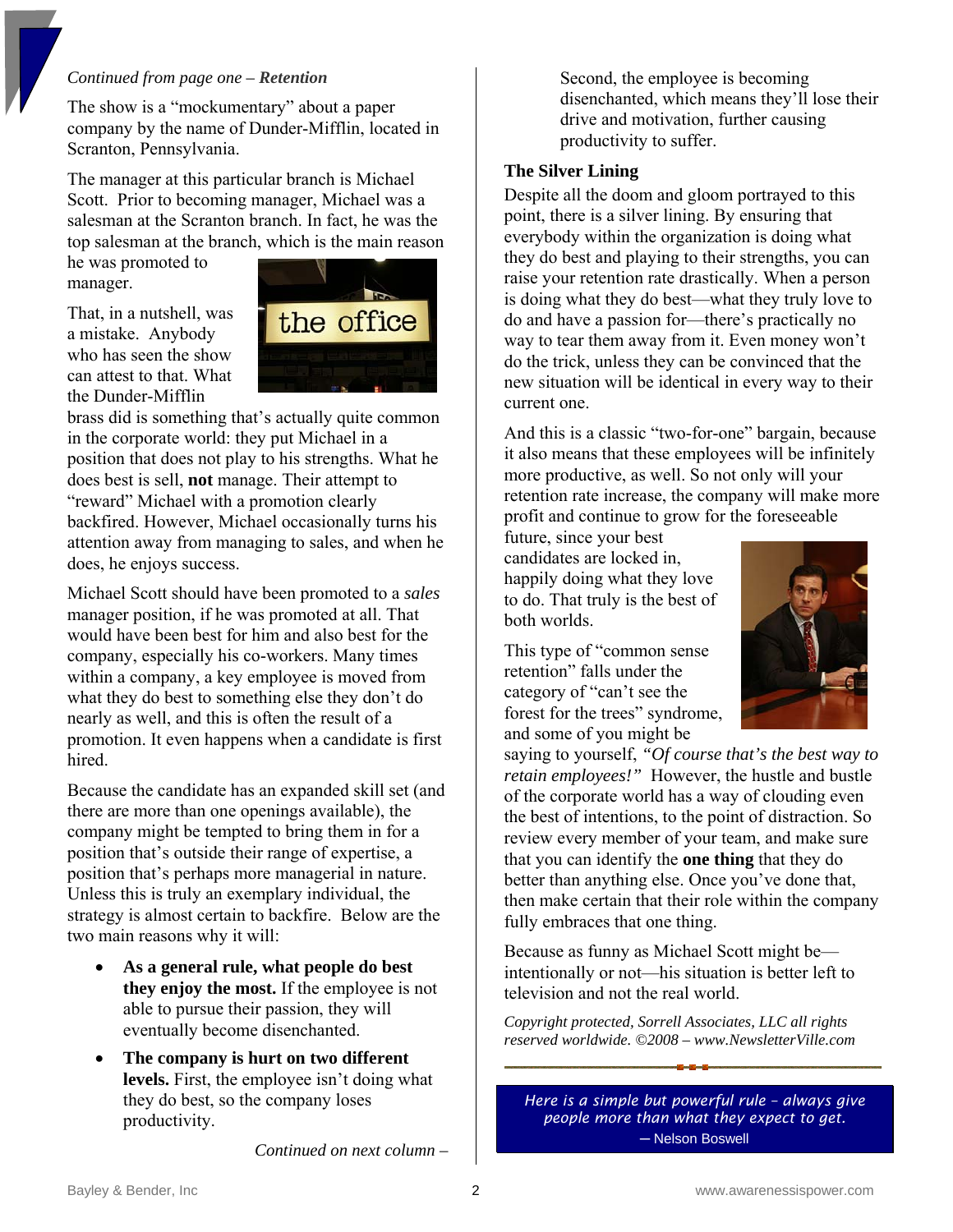#### *Continued from page one – Manager*

The excellent manager lives from a knowledge base, without having to draw attention to it.

**5. Commitment –** A manager is committed to the success of the project and of all team members. She/he holds the vision for the collective team and moves the team closer to the end result. It's the manager's commitment that pulls the team forward during trying times.

**6. Being Human –** Employees value leaders who are human and who don't hide behind their authority. The best leaders are those who aren't afraid to be themselves. Managers who respect and connect with others on a human level inspire great loyalty.

**7. Versatility –** Flexibility and versatility are valuable qualities in a manager. Beneath the flexibility and versatility is an ability to be both non-reactive and not attached to how things have to be. Versatility implies an openness – this openness allows the leader to quickly 'change on a dime' when necessary. Flexibility and versatility are the pathways to speedy responsiveness.



**8. Lightness –** A stellar manager doesn't just produce outstanding results; she/he has fun in the process! Lightness doesn't impede results but rather, helps to move the team forward. Lightness complements the seriousness of the task at hand as well as the resolve of the team, therefore contributing to strong team results and retention.

**9. Discipline/Focus –** Discipline is the ability to choose and live from what one pays attention to. Discipline as self-mastery can be exhilarating! Role model the ability to live from your intention consistently and you'll role model an important leadership quality.

**10. Big Picture, Small Actions –** Excellent managers see the big picture concurrent with managing the details. Small actions lead to the big picture; the excellent manager is skillful at doing both: think big while also paying attention to the details.

Originally submitted by Jan Gordon, LCSW, Executive, Career & Personal Coach, who can be reached at jan@qualitycoaching.com. Copyright 2003-2008 CoachVille, LLC



Workplace violence has emerged as an important safety and health issue in today's workplace. Its most extreme form, homicide, is the third-leading cause of fatal occupational injury in the United States. This U.S. Department of Labor site provides a collection of links to brochures and reports about workplace violence, covering facts and statistics, prevention, OSHA compliance, training, and other topics.

Check it out at: http://www.osha-slc.gov/SLTC/workplaceviolence/index.html#Recognition

### **U.S. Department of Labor**





#### **Not All Jobs Are Alike**

**Why Behavioral Interviewing Must Be Job Related**

One of the most important aspects of behavioral interviewing is keeping the questions job related. However, "job related" doesn't mean that the question relates to just ANY job. **For the behavioral interviewing technique to be effective, the questions must relate to specific areas required by the job for superior performance.** 

Not all jobs are alike. In a customer service position, communicating with others and customer orientation may be the most crucial areas to success. Meanwhile, an executive level position may require competitiveness and a sense of urgency. A thorough job benchmark and an unbiased assessment of the job will quickly reveal the key performance objectives that are required for superior performance.

By connecting the questions you ask to those specific performance objectives, you can get to the root of an applicant's behavior in areas that directly affect success on the job.

Copyright by Bill J. Bonnstetter. Target Training International, Ltd. and the first state of the

#### Don't miss next month's issue. **Subscribe now!**

#### **AWARENESS IS POWER**® *Insights for Business*

2024 Powder Mill Rd Silver Spring, MD 20903 Tel: 301-439-8317

E-mail:

[aip@awarenessispower.com](mailto:aip@awarenessispower.com)

Visit Our Web Site at: [www.awarenessispower.com](http://www.awarenessispower.com/)

12 Issues For Only \$97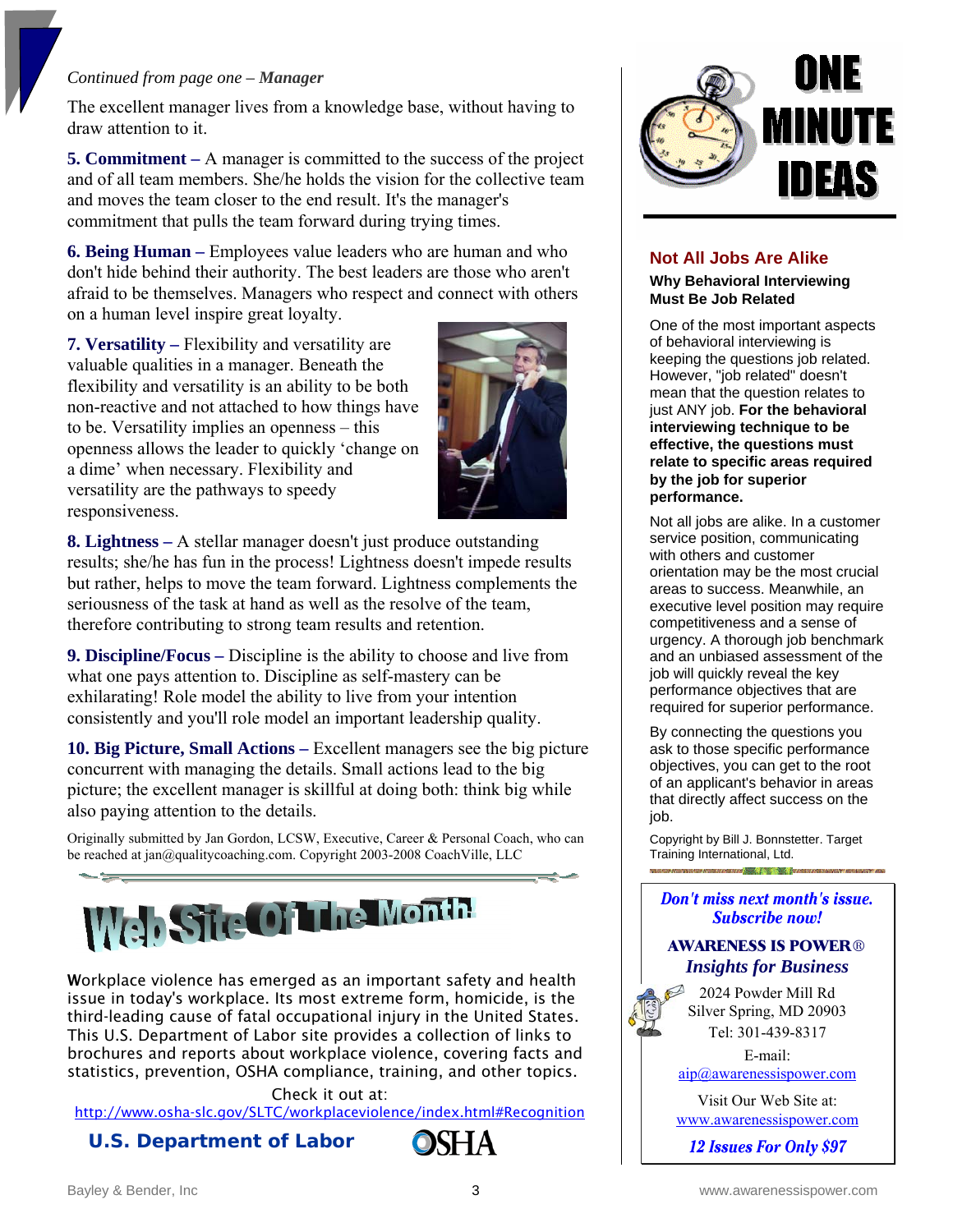#### **Located at Serenity in St. Michaels, Maryland**

| Course #<br><b>AIP001</b> | Title<br>Discover Your Hidden Treasures<br><b>Building Efficient &amp; Effective Teams to Maximize Results</b> | <b>Location</b><br><b>Serenity</b> | <b>Start date</b><br>10/15/08 | <b>Days</b><br>2 |
|---------------------------|----------------------------------------------------------------------------------------------------------------|------------------------------------|-------------------------------|------------------|
| <b>AIP002</b>             | <b>Dynamic Leadership</b><br><b>Professional &amp; Personal Excellence</b>                                     | Serenity                           | 10/08/08                      | 3                |
| <b>AIP004</b>             | World Class SellingA Star is Born!                                                                             | Serenity                           | 9/23/08                       | 2                |
| AIP005                    | <b>Executive Presentation Skills</b><br>With Jack Phippin                                                      | <b>Serenity</b>                    | 9/13/08                       | 1                |

*Click on the course number for a complete description of all the seminars! Contact us today to register!*

| 2 for 1 Special            | Dynamic Leadership Coupon [See Page 5 for Details]                                  |
|----------------------------|-------------------------------------------------------------------------------------|
| $\sim$ Send to a Colleague | October 8 - 10, 2008<br>2 seats for the price of 1 Promotion code BB333             |
|                            | Call 301-439-8317 to register with code or Fax registration form to<br>301-434-3317 |
| See Page 5 for Details     | Register Form - Register TODAY!                                                     |
| Offer Expires: 9/19/08     |                                                                                     |

### *Pillars of Success.* Don't miss this book! It's a Great Gift for your team, family, friends, or coworkers. Call Janine to order – 301-439-8317 or click on the image for

#### more information!

### **PILLARS OF SUCCESS**

It's no secret that success is something everyone wants. The process can be a mystery and *Pillars Of Success* is a book all about revealing success secrets of several of the most prosperous people in business today.

Contributing author Pat Bender has an **Awareness Is Power**® process. "The more aware you are," she says, "the more aware you'll become."

You will learn what Pat says are three important things leaders and successful people have in common.

#### **CLICK ON THE IMAGE FOR MORE DETAILS AND TO GET YOUR COPY TODAY!!**

Bayley & Bender 301-439-8317 or E-mail: [aip@awarenessispower.com](mailto:aip@awarenessispower.com) 2024 Powder Mill Rd, Silver Spring, MD 20903 Visit Our Web Site at: [www.awarenessispower.com](http://www.awarenessispower.com/)